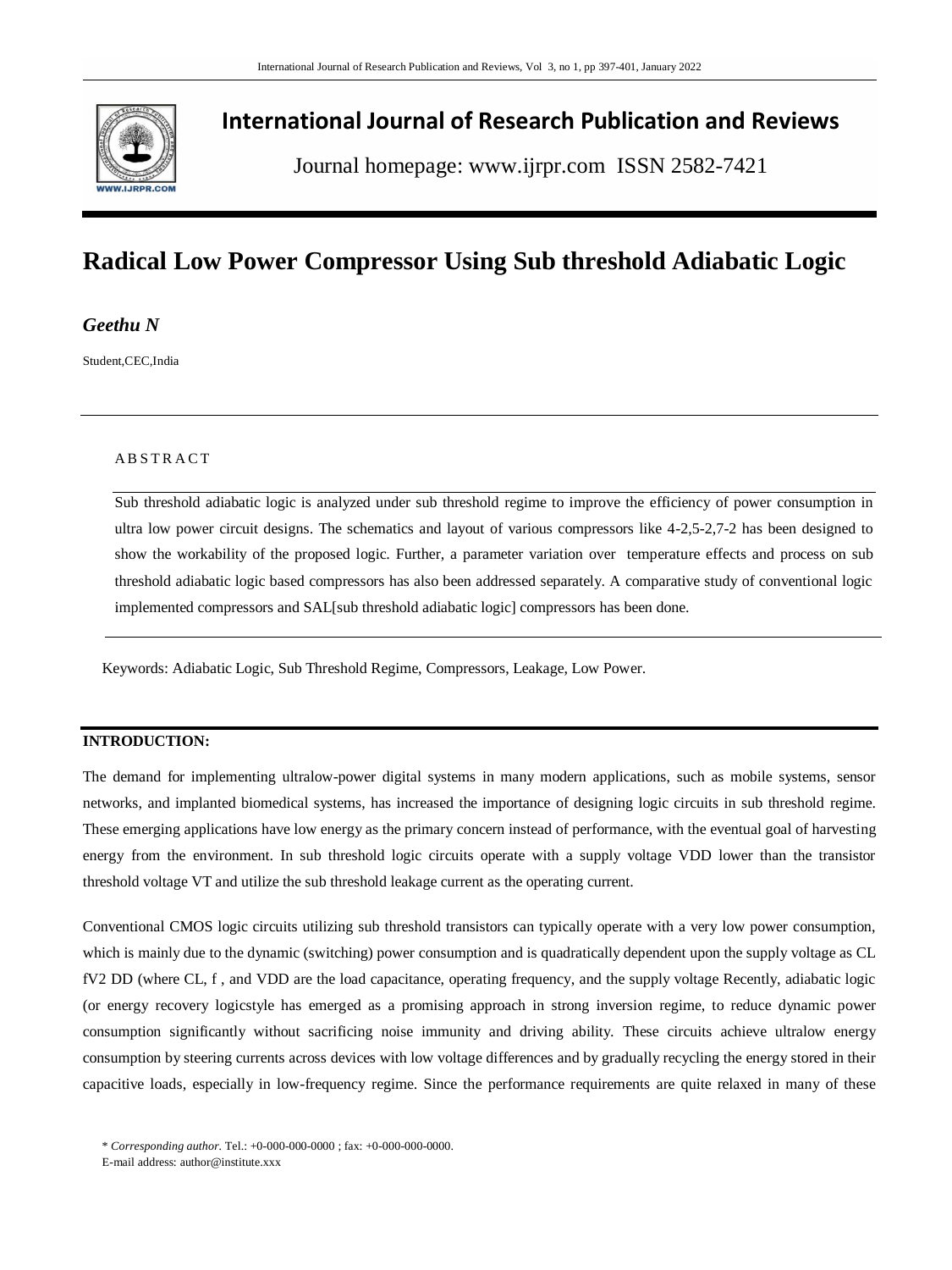energy- efficient sub threshold applications we believe that the adiabatic style can be used efficaciously in a sub threshold regime to make the circuit more energy efficient.

To the best of our knowledge, no paper emphasizes the application of adiabatic logic in weak inversion regime for advanced technology node such as 22 nm. Therefore, the attempt to realize the sub threshold adiabatic logic (SAL) concept is a new endeavor. In general, the design of SAL requires a deep knowledge of the main features of the adopted logic style, such as power dissipation, leakage current, and impact of temperature variation, operating frequency, and noise immunity. In this paper, the behaviors of adiabatic logic in sub threshold regime are discussed in depth.

To demonstrate the workability of the adiabatic logic circuits in sub threshold regime, a 4-2,5-2,7-2 compressors is adopted as a reference circuit. Analysis of energy dissipation along with the sensitivity of energy dissipation on supply voltage and temperature variations is also discussed in depth. Moreover, the analytical expression of optimum frequency and supply voltage under minimum energy condition has been verified through simulations. Extensive experiments are carried out using MICROWIND to ensure the high energy efficiency and design feasibility of the proposed logic in weak inversion regime compared with other conventional CMOS logic.

#### **II. DESIGN LOGICS:**

#### **A.Sub threshold adiabatic logic:**

In this section, SAL-based gates are designed. After verifying the logical functionality of the gates, we implemented an SAL-based standard cell library, consisting of common digital gates, such as buffer/inverter, two-input and three-input functions, complex gates, and special gates like multiplexers and XOR-XNOR gates , which are necessary to implement the proposed compressors. Hence, our transistor-level designs which guarantee the manufacturability of our designs under all normal conditions with favorable yields.

#### **B. Operations of sub threshold adiabatic logic** :

The SAL gate structures resemble either the pull-up or the pull- down network of the static conventional logic. For example, to implement a NAND or a NOR gate, simply the pull-up network can be placed between the supply clock and the output load capacitors, whereas an AND or an OR gate can be implemented using the pull-down network between the supply clock and the output load capacitors. In case of a NAND structure, for every input combination except  $A = B = 1$ , the output node voltage will follow the supply clock closely, and we get a triangular output waveform. When  $A = B = 1$  through parallel pMOS transistor, leakage currents will flow as the transistors will behave almost as a constant current source. A very small amount of charge will be stored across the load capacitor, i.e., instead of ground potential, very small voltage will be dropped across the output.

### **III. COMPRESSOR:**

Compressors are arithmetic components, similar in principle to parallel counters, but with two distinct differences: (1) they have explicit carry-in and carry-out bits; and (2) there may be some redundancy among the ranks of the sum and carryoutput bits . A. Sub threshold adiabatic 4:2 compressor The 4:2 compressor has 4 input bits and produces 2 sum output bits (out0 and out1 ), it also has a carry-in (cin) and a carry-out (cout) bit (thus, the total number of input/output bits are 5 and 3); All input bits, including cin, have rank 0; the two output bits have ranks 0 and 1 respectively, while cout has rank 1 as well.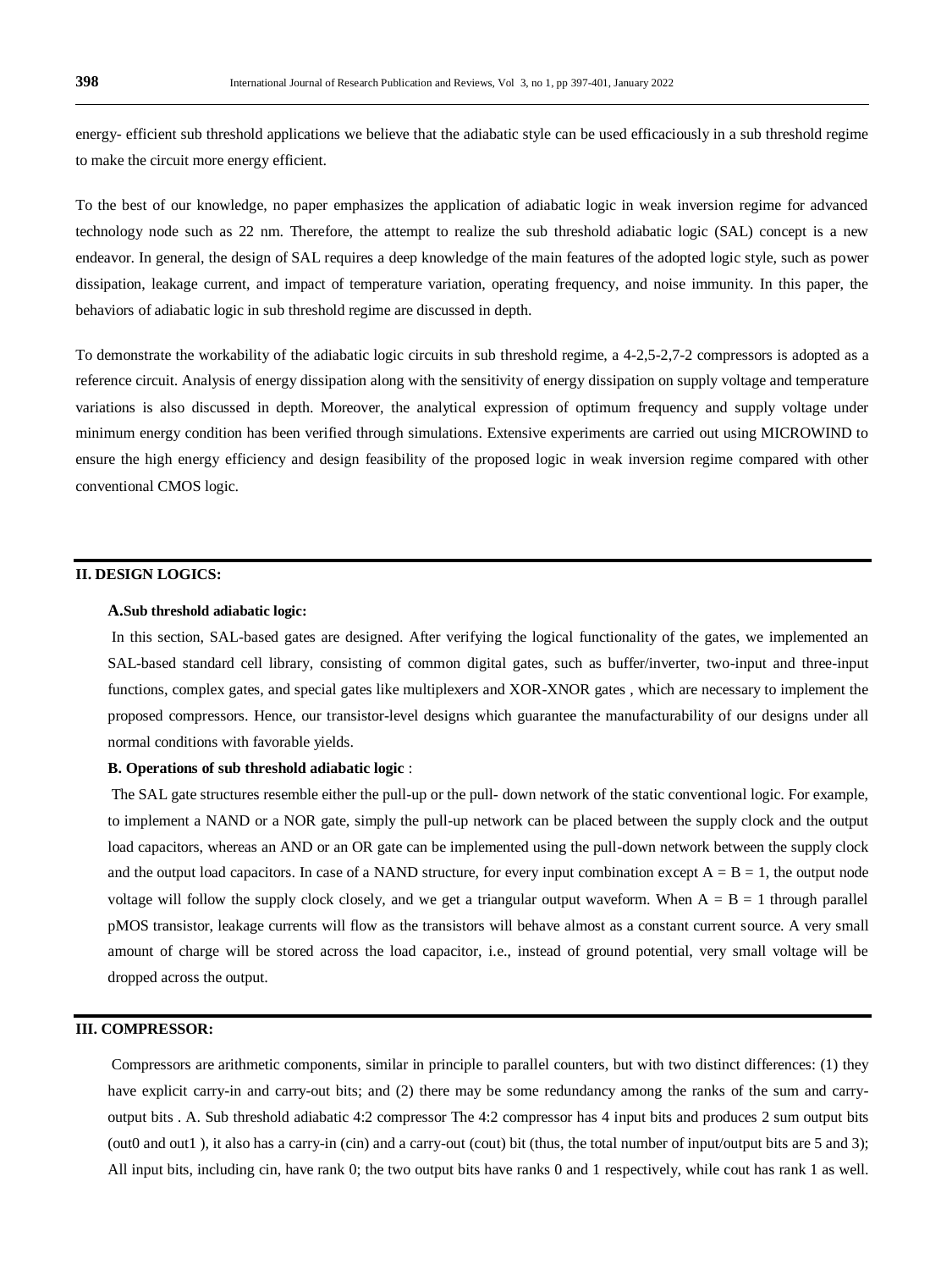Thus, the output of the 4:2 compressor is a redundant number; for example, out  $1 = 0$  and cout  $= 1$  is equivalent to out  $1 = 1$ and cout  $= 0$  in all cases.



Fig 1: SAL 4:2 Compressor

#### **A. Sub threshold adiabatic 5:2 compressor :**

The 5:2 compressor has 5 input bits and produces 2 sum output bits (sum and cout3), it also has a carry-in (cin1, cin2) and a carry-out (cout1, cout2,cout3) bit (thus, the total number of input/output bits are 7 and 4); All input bits, including cin1, have rank 0 and cin2 has rank 2 ; the two output bits have ranks 0 and 1 respectively, while cout2 has rank 1 and cout1 has rank 2.



Fig 2: 5:2 Compressor.

#### **B. Sub threshold adiabatic 7:2compressor**:

The 7:2 compressor has 7 input bits and produces 2 sum output bits (out0 and out1), it also has a carry-in (Cin0, Cin1) and a carry-out (Cout0, Cout1) bit (thus, the total number of input/output bits are 9 and 4); All input bits, including Cin0, have rank 0 and Cin1 has rank 1; the two output bits have ranks 0 and 1 respectively, while Cout0 has rank 1 and Cout1 has rank 2.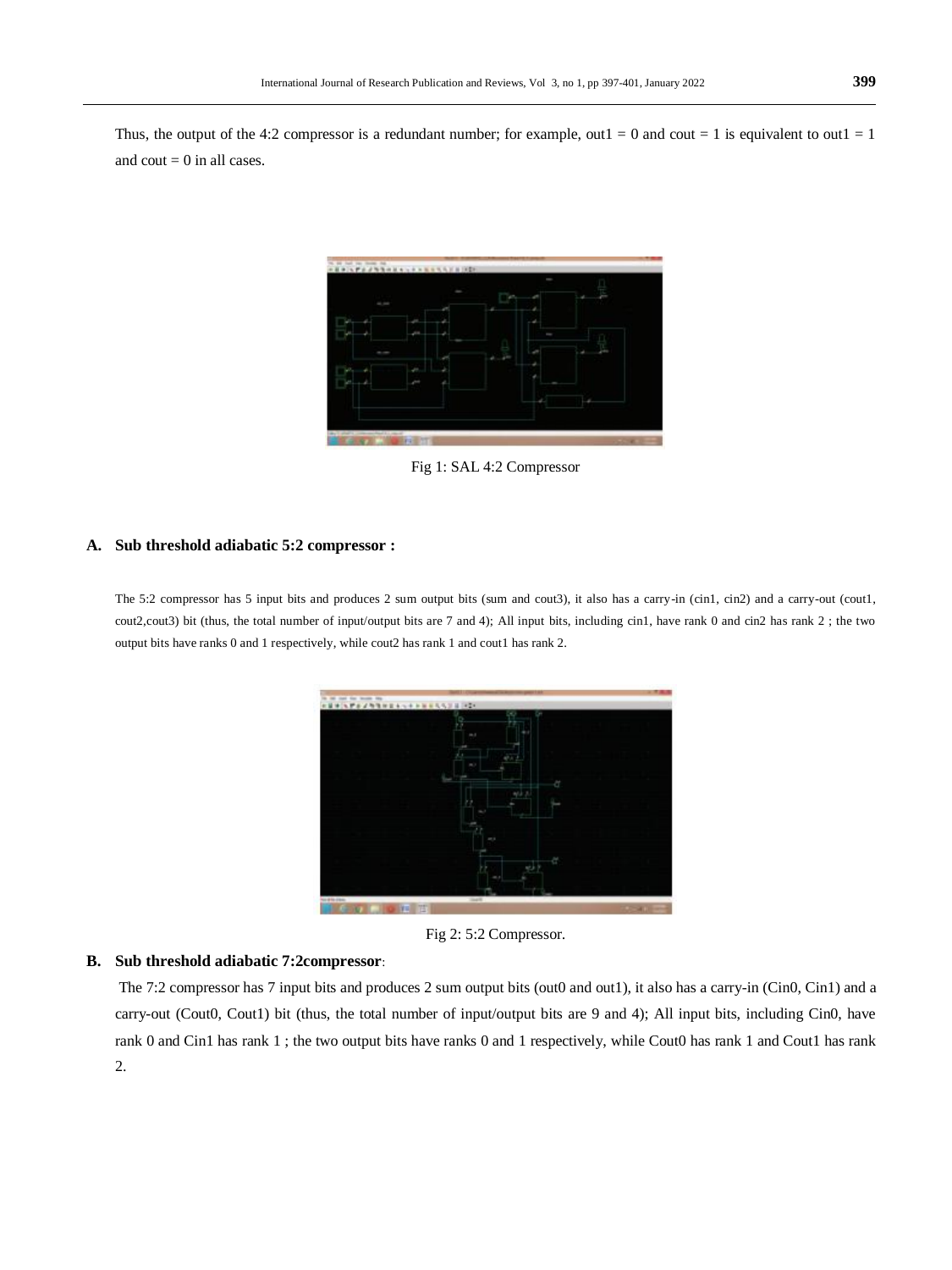

Fig 3: 7:2 Compressor

## **IV. SIMULATION RESULTS**

The resultant simulations are observed from the below given post layout simulation results where the various compressors are discussed and the obtained output is more efficient when compared to the existing conventional CMOS compressors. Thus the results show that SAL compressors are more efficient and consume less power compared to conventional logics. The output of the designed SAL are given below



Fig 4:. Post layout simulation of 4:2 SAL compressor.



Fig.5: post layout simulation of SAL 5:2 compressor.